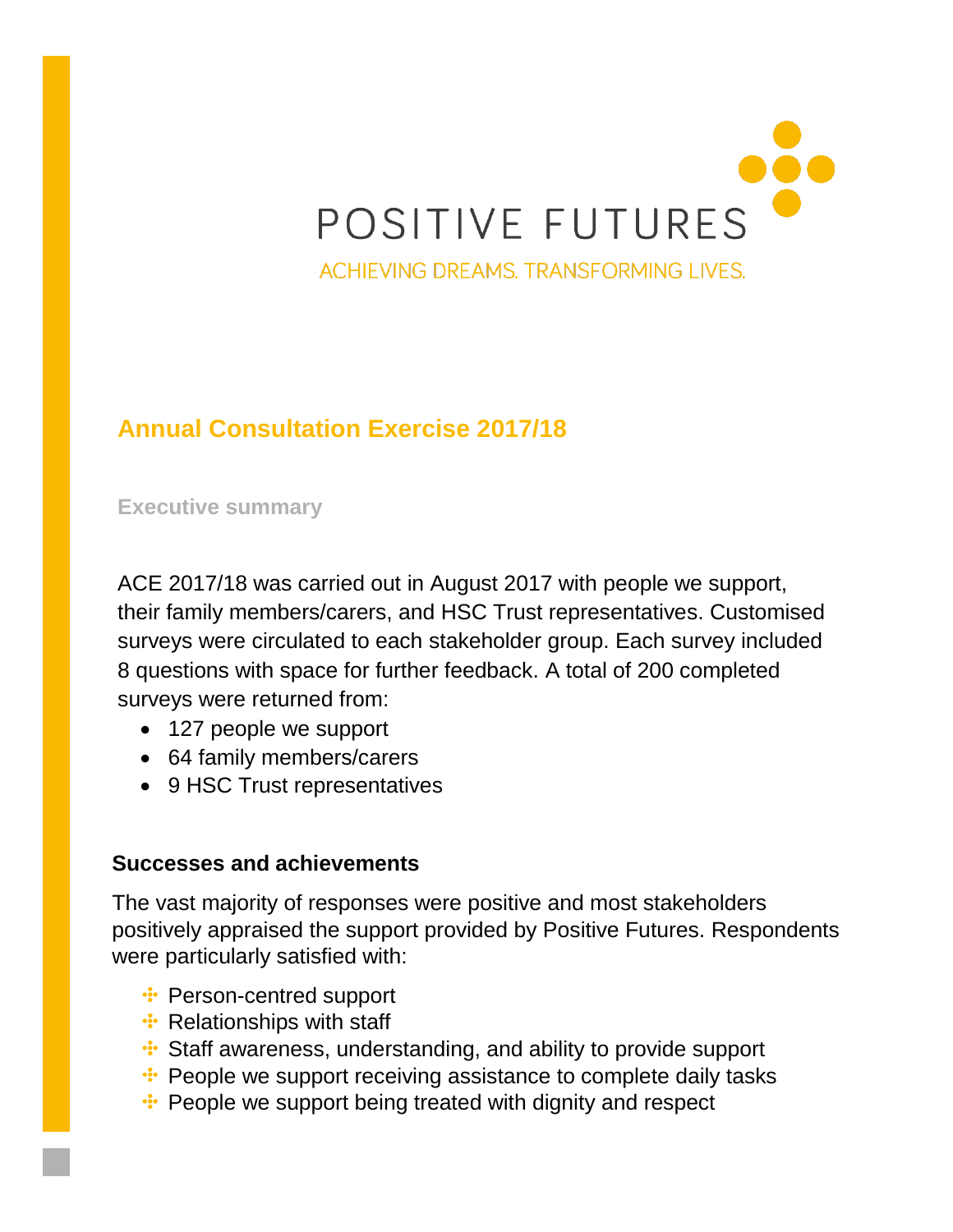- Greater opportunity for people we support to engage in social events and activities
- **:** Increasing independence and confidence in the people we support
- •• People we support feeling safe while being supported and family members/carers having peace of mind
- **••** People we support making their own choices

#### **Areas for improvement**

Some respondents included further feedback which has been collated and analysed, with reoccurring areas for improvement including:

- **:** Improve staff listening
- **Ensure staff always encourage and support choice**
- Ensure staff are well matched to the people they support
- **:** Improve staff retention
- $\cdot$  Increase communication from services to family members/carers
- **Ensure open and accurate communication from staff to family** members/carers
- $\cdot$  Increase social opportunities and activities for people we support

There were requests for more support (including more hours of support, more one-to-one support, and longer respite periods), however, additional support may only be authorised by the HSC Trust or self-funders and not by Positive Futures.

## **Findings** For each question there were 4 response types: Yes No I don't know Unanswered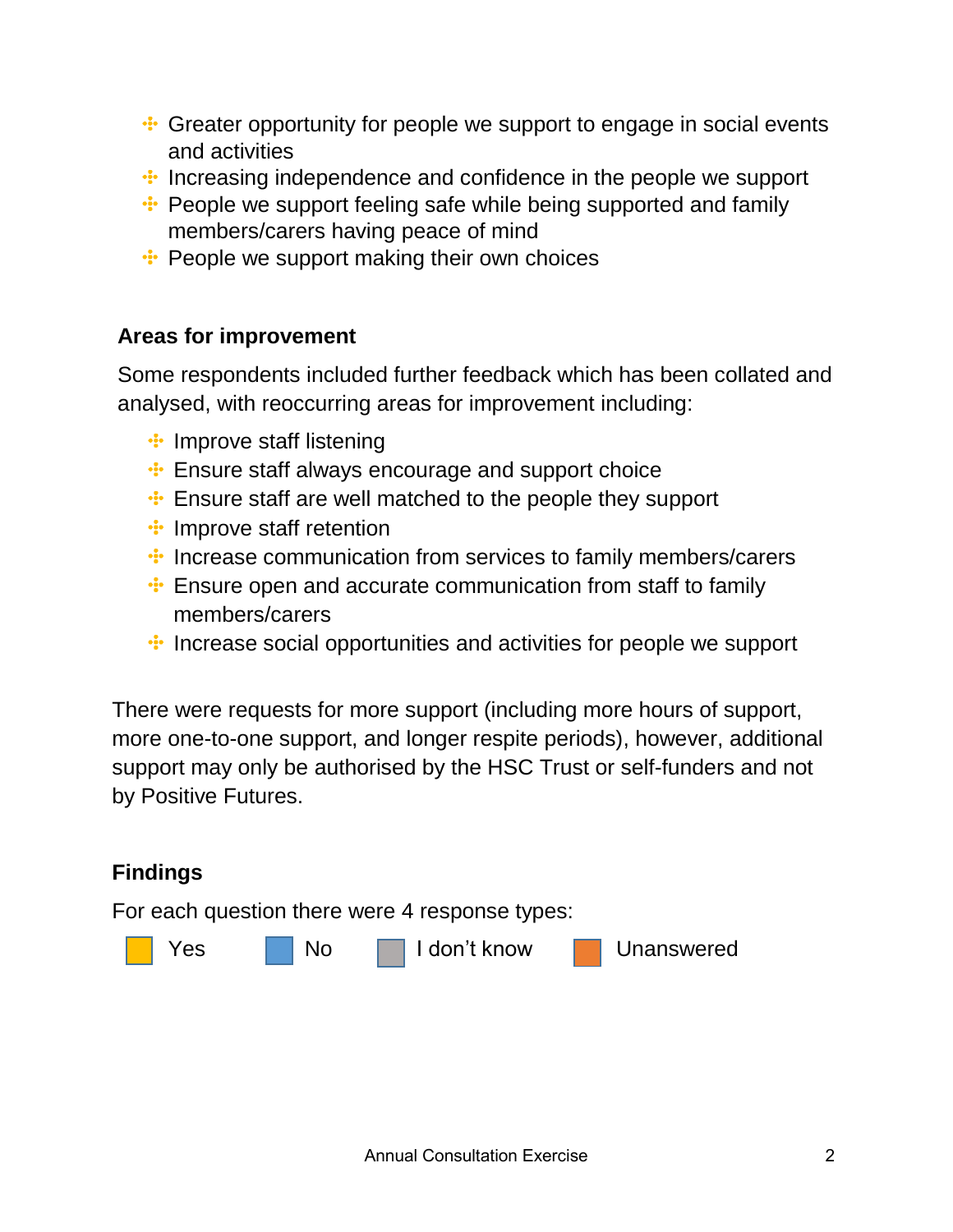## **Are you happy with the support provided by Positive Futures?**



**Do staff know how to support the people we support?**

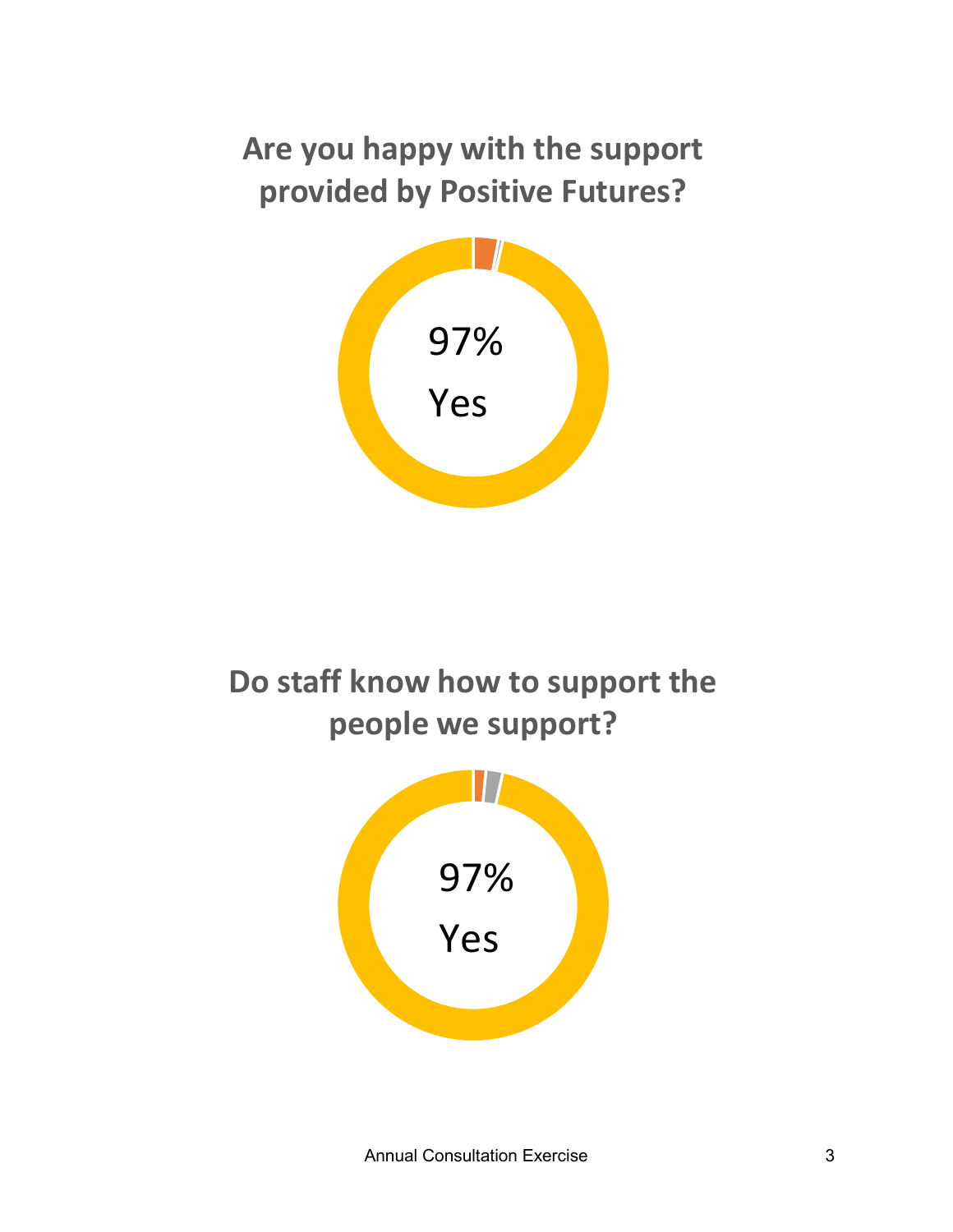## **Are staff matched well to the people we support?**



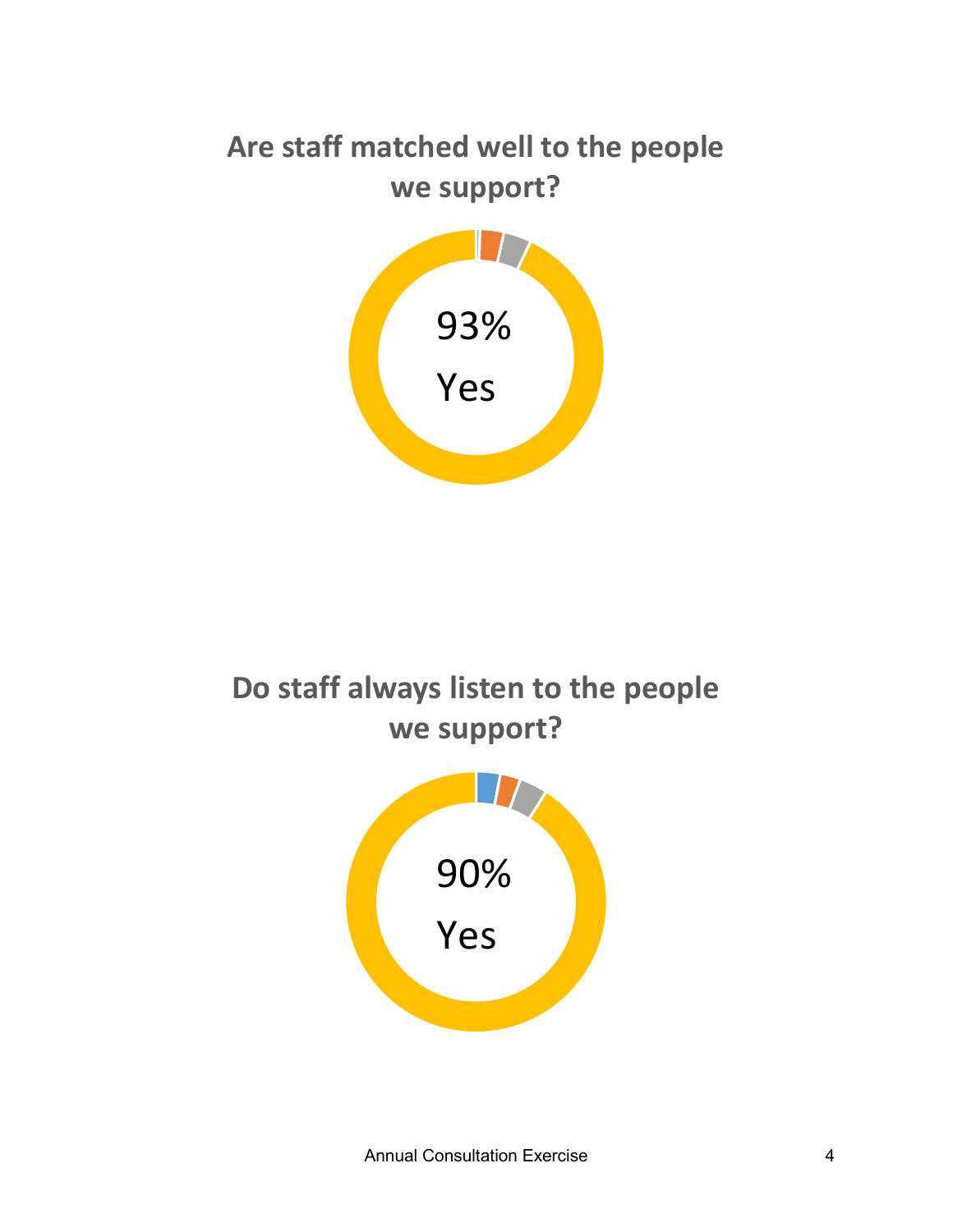### **Are the people we support supported in a safe environment?**



**Do staff support the people we support to make their own choices?**